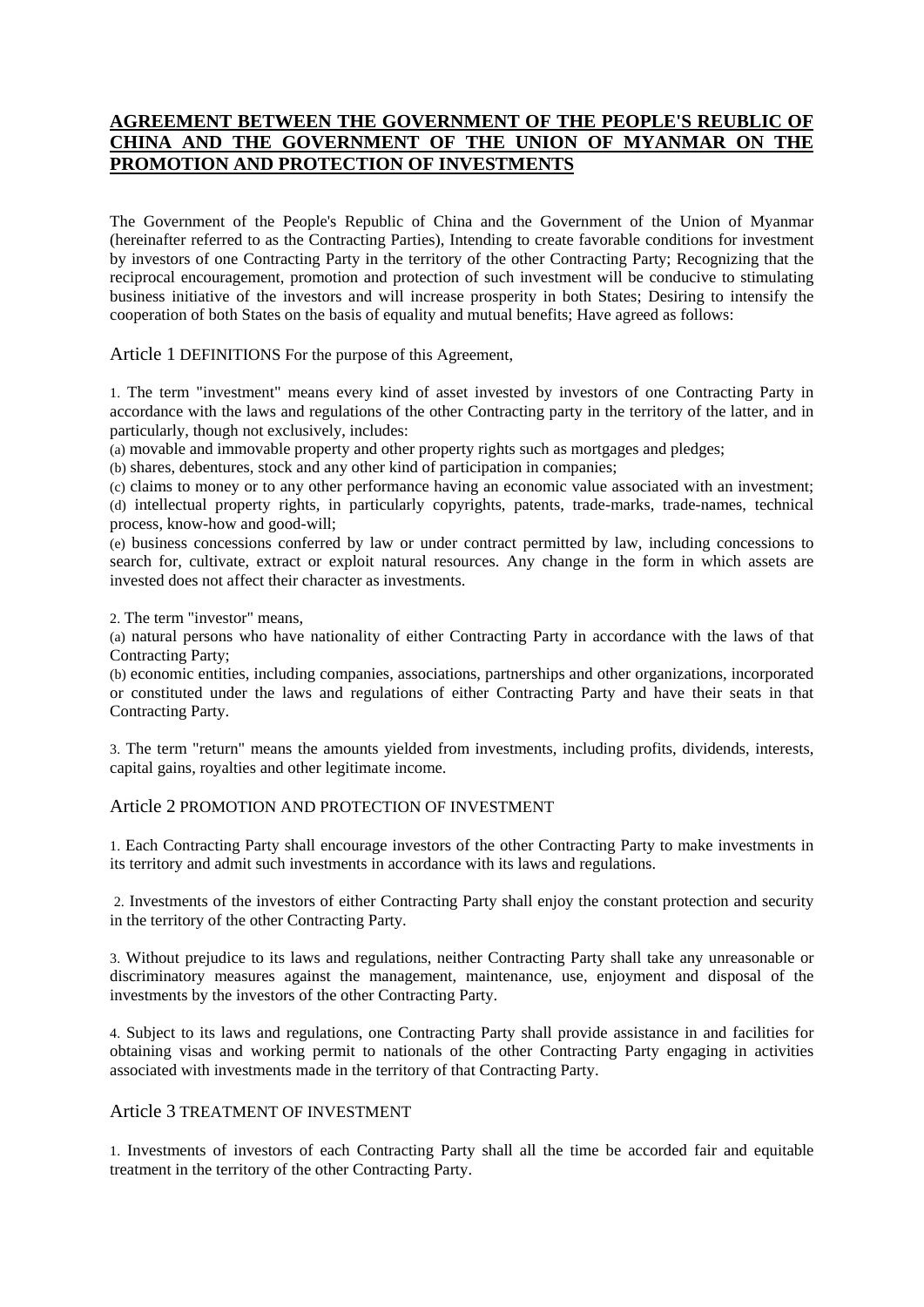2. Without prejudice to its laws and regulations, each Contracting Party shall accord to investments and activities associated with such investments by the investors of the other Contracting Party treatment not less favorable than that accorded to the investments and associated activities by its own investors.

3. Neither Contracting Party shall subject investments and activities associated with such investments by the investors of the other Contracting Party to treatment less favorable than that accorded to the investments and associated activities by the investors of any third State.

4. The provisions of Paragraphs 1 to 3 of this Article shall not be construed so as to oblige one Contracting Party to extend to the investors of the other Contracting Party the benefit of any treatment, preference or privilege by virtue of:

(a) any customs union, free trade zone, economic union and any international agreement resulting in such customs union, free trade zone, economic union;

(b) any international agreement or arrangement relating wholly or mainly to taxation;

# Article 4 EXPROPRIATION

1. Neither Contracting Party shall expropriate, nationalize or take other similar measures (hereinafter referred to as "expropriation") against the investments of the investors of the other Contracting Party in its territory, unless the following conditions are met:

- (a) for the public interests;
- (b) under domestic legal procedure;
- (c) without discrimination;
- (d) against compensation

2. The compensation mentioned in Paragraph 1 of this Article shall be equivalent to the value of the expropriated investments immediately before the expropriation is taken or the impending expropriation becomes public knowledge, which is earlier. The value shall be determined in accordance with generally recognized principles of valuation. The compensation shall include interest at a normal commercial rate from the date of expropriation until the date of payment. The compensation shall also be made without delay, be effectively realizable and freely transferable.

Article 5 COMPENSATION FOR DAMAGES AND LOSSES Investors of one Contracting Party whose investments in the territory of the other Contracting Party suffer losses owing to war, a state of national emergency, insurrection, riot or other similar events in the territory of the latter Contracting Party, shall be accorded by the latter Contracting Party treatment, as regards restitution, indemnification, compensation and other settlements no less favorable than that accorded to the investors of its own or any third State

#### Article 6 REPATRIATION OF INVESTMENTS AND RETURNS

1. Each Contracting Party shall, subject to its laws and regulations, guarantee to the investors of the other Contracting Party the transfer of their investments and returns held in its territory, including:

(a) profits, dividends, interests and other legitimate income;

(b) proceeds obtained from the total or partial sale or liquidation of investments;

(c) payments pursuant to a loan agreement in connection with investments;

(d) royalties in relation to the matters in Paragraph 1 (d) of Article 1;

(e) payments of technical assistance or technical service fee, management fee;

(f) payments in connection with contracting projects;

(g) earnings of nationals of the other Contracting Party who work in connection with an investment in its territory.

2. Nothing in Paragraph 1 of this Article shall affect the free transfer of compensation paid under Article 4 of this Agreement.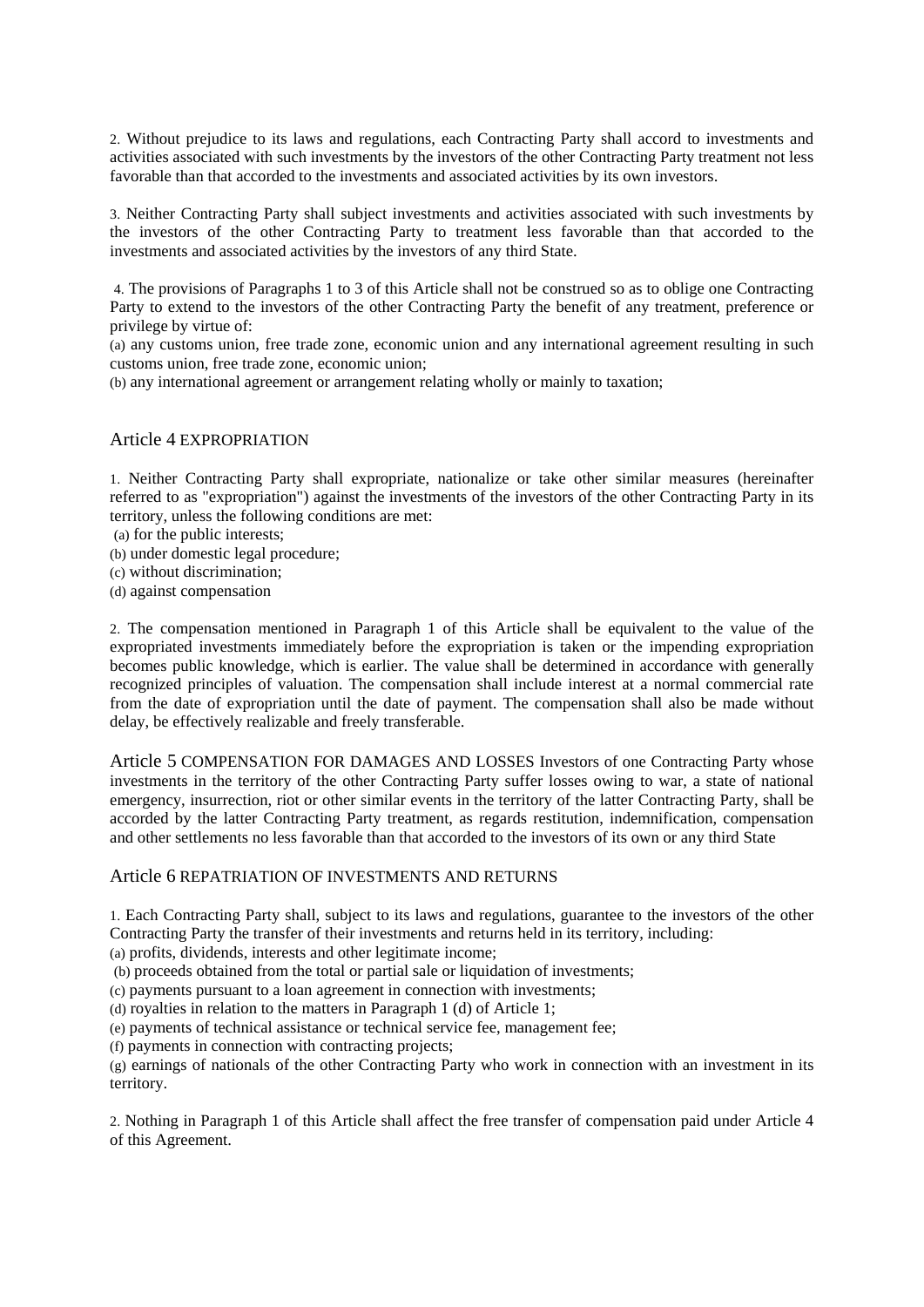3. The transfer mentioned above shall be made in a freely convertible currency and at the prevailing market rate of exchange applicable within the Contracting Party accepting the investments and on the date of transfer.

Article 7 SUBROGATION If one Contracting Party or its designated agency makes a payment to its investor under an indemnity given in respect of an investment made in the territory of the other Contracting Party, the latter Contracting Party shall recognize the assignment of all the rights and claims of the indemnified investor to the former Contracting Party or its designated agency, by law or by legal transactions, and the right of the former Contracting Party or its designated agency to exercise by virtue of subrogation any such right to same extent as the investor.

## Article 8 SETTLEMENT OF DISPUTES BETWEEN CONTRACTING PARTIES

1. Any dispute between the Contracting Parties concerning the interpretation or application of this Agreement shall, as far as possible, be settled with consultation through diplomatic channel.

2. If a dispute cannot thus be settled within six months, it shall, upon the request of either Contracting Party, be submitted to an ad hoc arbitral tribunal.

3. Such tribunal comprises of three arbitrators. Within two months of the receipt of the written notice requesting arbitration, each Contracting Party shall appoint one arbitrator. Those two arbitrators shall, within further two months, together select a national of a third State having diplomatic relations with both Contracting Parties as Chairman of the arbitral tribunal.

4. If the arbitral tribunal has not been constituted within four months from the receipt of the written notice requesting arbitration, either Contracting Party may, in the absence of any other agreement, invite the President of the International Court of Justice to make any necessary appointments. If the President is a national of either Contracting Party or is otherwise prevented from discharging the said functions, the Member of the International Court of Justice next in seniority who is not a national of either Contracting Party or is not otherwise prevented from discharging the said functions shall be invited to make such necessary appointments.

5. The arbitral tribunal shall determine its own procedure. The arbitral tribunal shall reach its award in accordance with the provisions of this Agreement and the principles of international law recognized by both Contracting Parties.

6. The arbitral tribunal shall reach its award by a majority of votes. Such award shall be final and binding upon both Contracting Parties. The arbitral tribunal shall, upon the request of either Contracting Party, explain the reasons of its award.

7. Each Contracting Party shall bear the costs of its appointed arbitrator and of its representation in arbitral proceedings. The relevant costs of the Chairman and tribunal shall be borne in equal parts by the Contracting Parties.

#### Article 9 SETTLEMENT OF DISPUTES BETWEEN INVESTORS AND ONE CONTRCTING PARTY

1. Any legal dispute between an investor of one Contracting Party and the other Contracting Party in connection with an investment in the territory of the other Contracting Party shall, as far as possible, be settled amicably through negotiations between the parties to the dispute.

2. If the dispute cannot be settled through negotiations within six months, the investor of one Contracting Party may submit the dispute to the competent court of the other Contracting Party.

3. Any dispute, if unable to be settled within six months after resort to negotiations as specified in Paragraph 1 of this Article, shall be submitted at the request of either party to: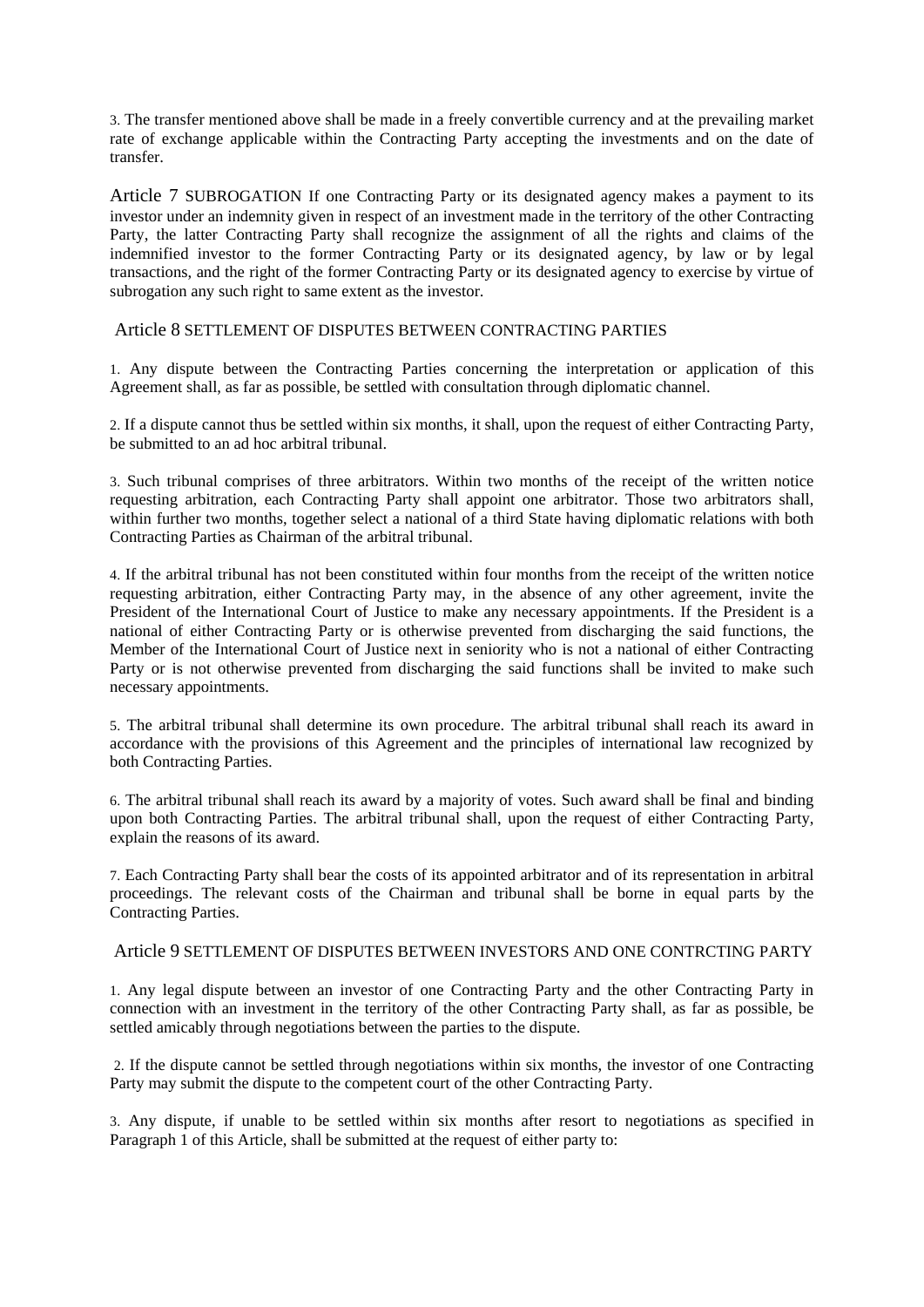(a) International Center for Settlement of Investment Disputes (ICSID) under the Convention on the Settlement of Disputes between States and Nationals of Other States, done at Washington on March 18,1965;or

(b) an ad hoc arbitral tribunal provided that the Contracting Party involved in the dispute may require the investor concerned to exhaust the domestic administrative review procedure specified by the laws and regulations of that Contracting Party before submission of the dispute the above-mentioned arbitration procedure. However, if the investor concerned has resorted to the procedure specified in Paragraph 2 of this Article, the provisions of this Paragraph shall not apply.

4. Without prejudice to Paragraph 3 of this Article, the ad hoc arbitral tribunal referred to in Paragraph 3 (b) shall be constituted for each individual case in the following way: each party to the dispute shall appoint one arbitrator, and these two shall select a national of a third State which has diplomatic relations with both Contracting Parties as the Chairman. The first two arbitrators shall be appointed within two months of the written notice requesting for arbitration by either party to the dispute to the other and the Chairman shall be selected within four months. If, within the period specified above, the tribunal has not been constituted, either party to the dispute may invite the Secretary General of the International Center for Settlement of Investment Disputes to make the necessary appointments.

5. The ad hoc arbitral tribunal shall determine its own procedure. However, the tribunal may, in the course of determination of procedure, take as guidance the Arbitration Rules of the International Center for Settlement of Investment Disputes.

6. The tribunal referred to in Paragraph 3(a) and (b) of this Article shall reach its award by a majority of votes. Such award shall be final and binding upon both parties to the dispute. Both Contracting Parties shall commit themselves to the enforcement of the award.

7. The tribunal referred or in Paragraph 3 (a) and (b) of this Article shall adjudicate in accordance with the law of the Contracting Party to the dispute including its rules on the conflict of laws, the provisions of this Agreement as well as the applicable principles of international law.

8. Each party to the dispute shall bear the costs of its appointed arbitrator and of its representation in arbitral proceedings. The relevant costs of the Chairman and tribunal shall be borne in equal parts by the parties to the dispute. The tribunal may in its award direct that higher proportion of the costs be borne by one of the parties to the dispute.

## Article 10 OTHER OBLIGATIONS

1. If the legislation of either Contracting party or international obligations existing at present or established hereafter between the Contracting Parties result in a position entitling investments by investors of the other Contracting Party to a treatment more favorable than is provided for by the Agreement, such position shall not be affected by this Agreement.

2. Each Contracting Party shall observe any commitments it may have entered into with the investors of the other Contracting Party as regards to their investments.

Article 11 APPLICATION This Agreement shall apply to investment, which are made prior to or after its entry into force by investors of either Contracting Party in accordance with the laws and regulations of the other Contracting Party in the territory of the latter, but not apply to the dispute arose before the entry into force of this Agreement.

Article 12 RELATIONS BETWEEN CONTRACTING PARTIES The provisions of the present Agreement shall apply irrespective of the existence of diplomatic or consular relations between the Contracting Parties.